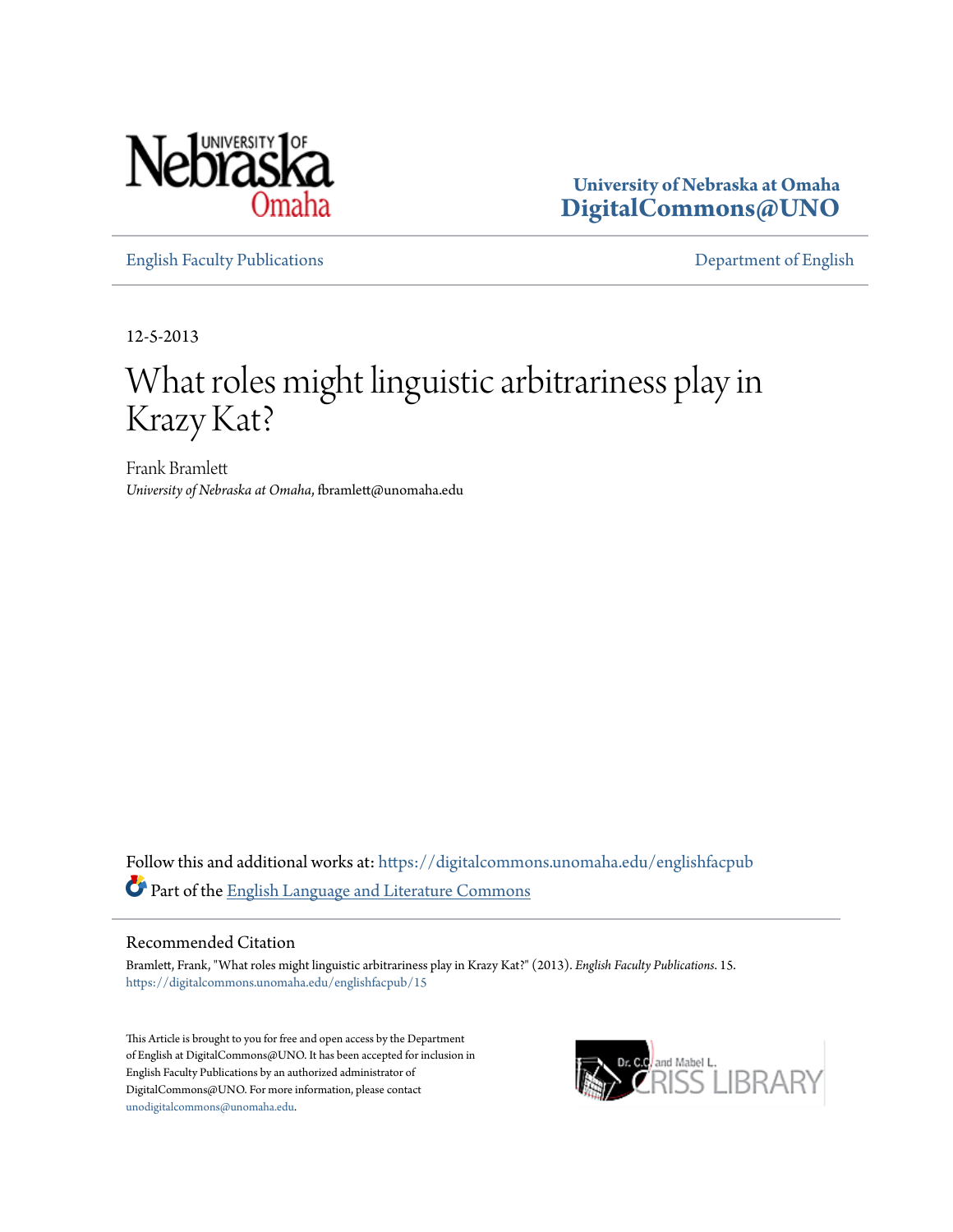# What roles might linguistic arbitrariness play in Krazy Kat?

Welcome to the third post in the Pencil Panel Page roundtable on George Herriman's Krazy Kat. We are glad to have found a new home over at **Hooded Utilitarian** 

[\(http://www.hoodedutilitarian.com/\),](http://www.hoodedutilitarian.com/) and as Adrielle said in her inaugural post, you should dive into our archives. Be sure to update your bookmarks for our future posts.

Since there has been some concern expressed on the Hooded Utilitarian site about the state of linguistic analysis, I wish to start my post on Krazy Kat with a note about the linguistic analysis of comics in general. As a linguist, I am most interested in the way that linguistic codes function in comics. I concentrate on the analysis of dialogue using methods borrowed from conversation analysis, primarily but not exclusively to highlight the interrelationship of language and identity. You might take a look at my essay

[\(http://www.english.ufl.edu/imagetext/archives/v5\\_1/bramlett/\)o](http://www.english.ufl.edu/imagetext/archives/v5_1/bramlett/)n verbal camp in the Rawhide Kid as an example. But in addition to discourse analysis, and especially for my posts on Pencil Panel Page, I draw broadly on morphology, lexical semantics, dialect and register, as well as principles of bilingual code-switching, among others. Some commenters on Hooded Utilitarian have cited Hannah Miodrag's book, Comics and Language (2013); Adrielle's post two weeks ago mentions it. I would also like to note that I edited a collection of essays called Linguistics and the Study of Comics, published by Palgrave in 2012. You can read the table of contents and the introductory chapter here [\(http://linguisticsandcomics.weebly.com/\)](http://linguisticsandcomics.weebly.com/). My understanding is that Neil Cohn has a new book in the works, as well, about visual language. This is a very exciting time to be a linguist and to have interest in comics! And for those of you who are concerned about the dearth of linguistic analysis in comics, never fear! Much more is coming.

And now—on to language and sound in *Krazy Kat*. The point of Miodrag's chapter on Herriman is 'sidelining the visual (and thematic) content in favor of linguistic [in order] to illustrate how comics might truly be approached as literature, and to present a more convincing argument than has previously been achieved for their literary potential' (p. 21). Some people will agree with Miodrag that comics are literature, and her goals are laudable. But for linguists, the point of a linguistic analysis of comics has very little to do with proving their literary worth. For me, a linguistic analysis demonstrates the nature of comics as comics and their relationship to linguistic systems. The aim is not to use linguistics to measure the nature of comics as literature or architecture or fine art or anything else.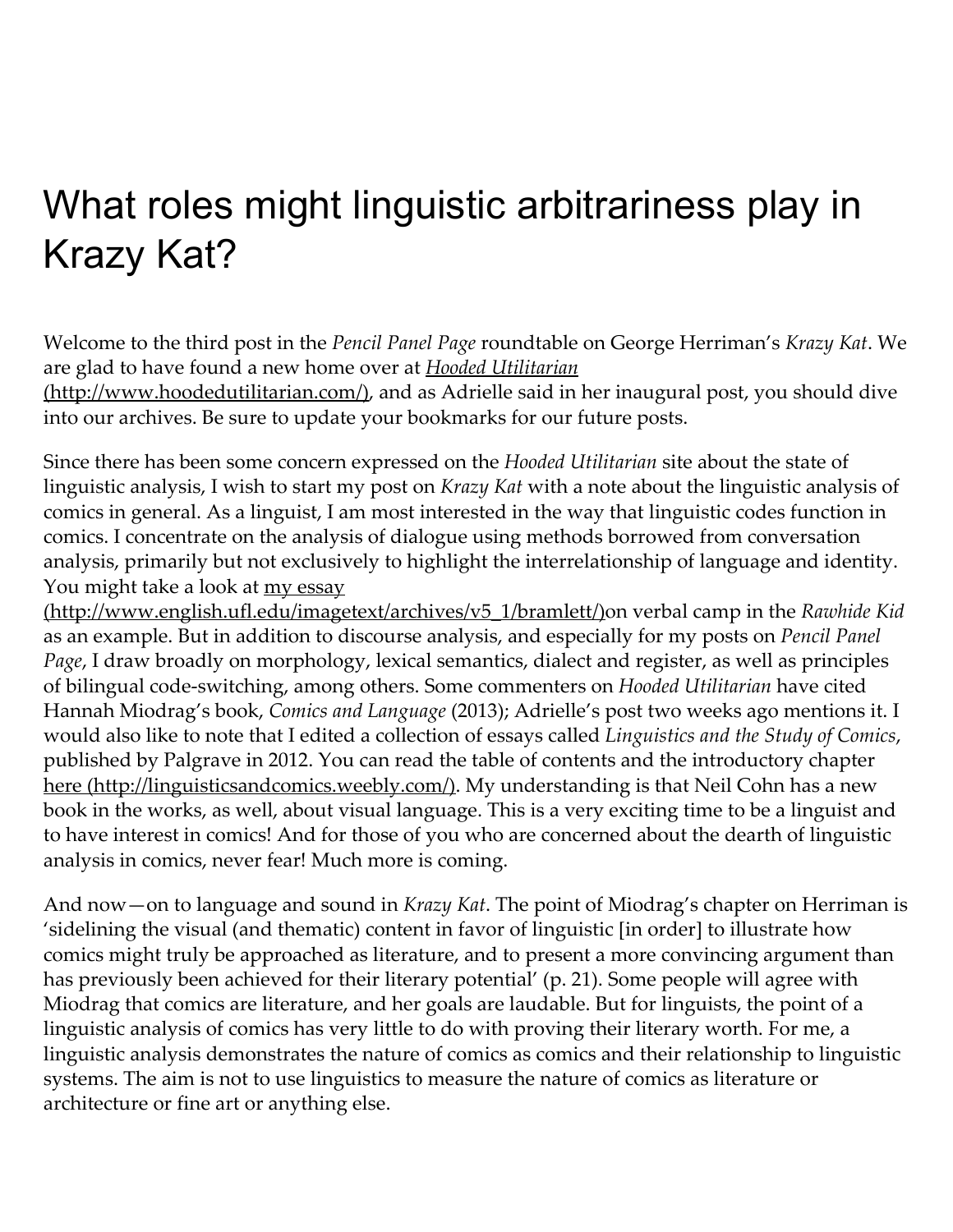But Miodrag does make some fine points in her discussion of arbitrary minimal units, which are essential in understanding linguistic systems. The arbitrariness of language can be discovered at the phonetic level: with just so many vowels available and a larger but nevertheless limited number of consonants, the tiny phonetic inventory of human speech sounds must necessarily be manipulated to produce vast numbers of unique combinations ranging across more than 6000 languages. (See Ethnologue [\(http://www.ethnologue.com/\)](http://www.ethnologue.com/) for more about the world's linguistic diversity). Depending on the dialect, English has roughly 12 to 14 vowels; other languages have more, others fewer. What this means is that phones cannot have frozen or static or essential functions: their functions are assigned by the speech communities that use them, and those functions always change.

Arbitrariness, of course, may also be illustrated at the morphological, syntactic, and lexical levels. Whether we call it *chicken* or *poultry* or *fowl*, we know that those words refer to a type of bird used around the world for food. Eventually, we'll call that same bird something else, because languages change and the sign that we use to refer to that type of bird is arbitrary. We could even call it frindle [\(http://en.wikipedia.org/wiki/Frindle\)](http://en.wikipedia.org/wiki/Frindle) if we wanted to.

Most linguists agree, though, that not every single unit in language is arbitrary. Sometimes, a syntactic form is only semiarbitrary. Consider these two sentences:

(a) We had pizza and beer after we finished our workout at the gym.

(b) After we finished our workout at the gym, we had pizza and beer.

The events here occur in the same order chronologically, but they are reversed syntactically. But in (b), the syntactic order of events mimics the chronological order of events. Workout at the gym comes first, pizza and beer comes next, so the order of (b) is not entirely arbitrary.

I think that the limits of arbitrariness play an important role in Krazy Kat. Like many comics creators, Herriman uses sound effects to provide an auditory element to the page. Many linguists consider human sounds meant to mimic sounds from the environment as semiarbitrary in nature. Even though a rooster says [\(http://www.yawiktionary.com/c/1148365984237.html\)](http://www.yawiktionary.com/c/1148365984237.html) cock-a-doodledoo in English, says quiquiriquí in Spanish, and says gokogoko in Cantonese—even though these are different phonetic representations—they are not completely arbitrary. They in some sense mimic the acoustic sounds outside the linguistic system.

Herriman's use of sound effects is fascinating, and a quick survey of the Sunday comics (Fantagraphics, 1916–1918) demonstrates his playfulness and creativity. I'd like to consider one particular sequence when Krazy Kat and Ignatz Mouse switch bodies. In the opening panel of the September 9th strip, we see a Krazy Kat throw a brick and hit an Ignatz Mouse with it: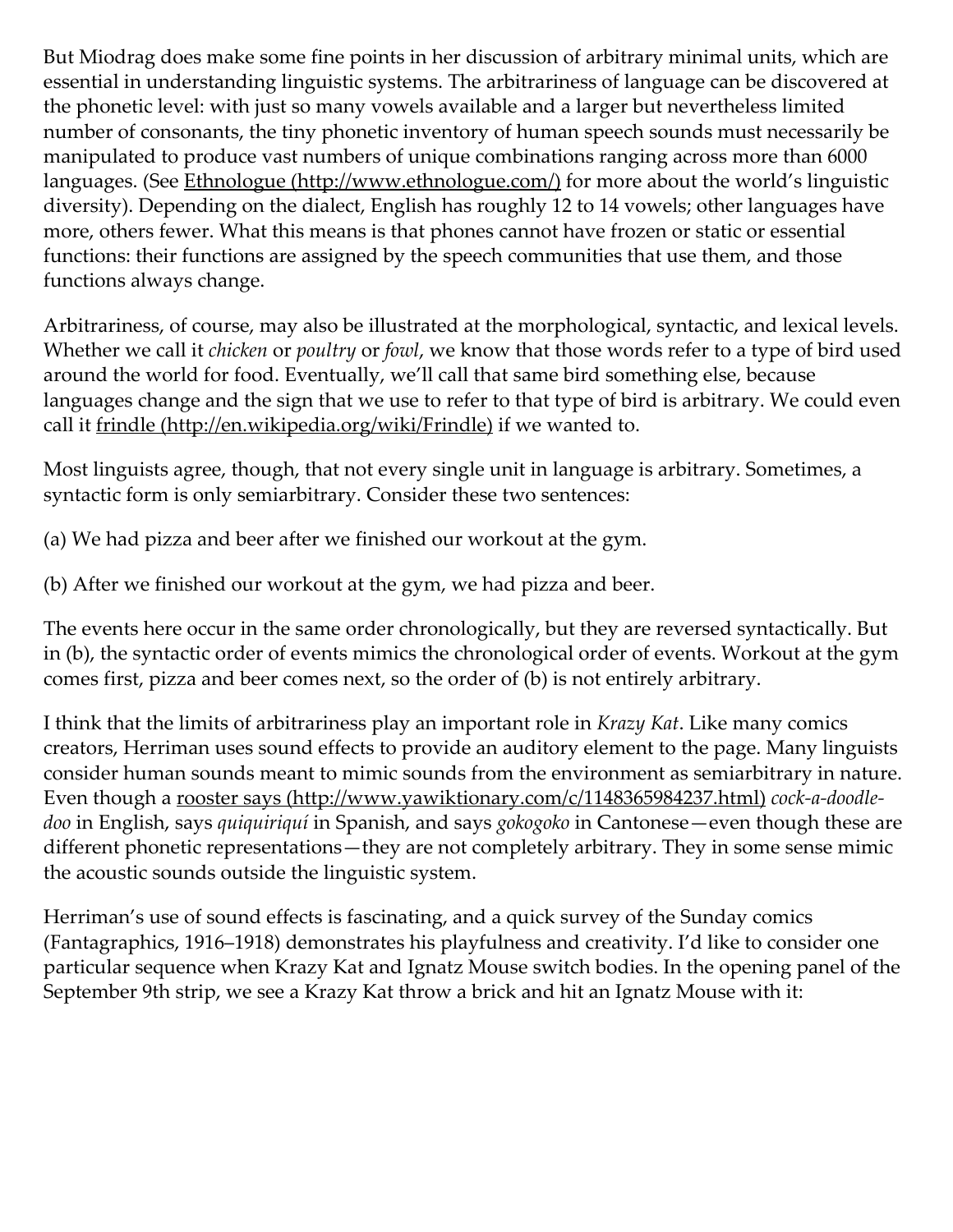

[\(http://bramling.files.wordpress.com/2013/12/krazy‑kat‑96a1.jpg\)](http://bramling.files.wordpress.com/2013/12/krazy-kat-96a1.jpg)

p. 96.

The sound effect of the brick sailing through the air is Zizz. (Zizz probably because bricks don't go fap fap fap or sklircha sklircha when they nudge their way through air molecules.) When the brick strikes Ignatz, the sound is *Blop!!* Naturally, the other characters in the strip are mystified. They simply cannot believe that the mild-mannered, gentle, and kind Krazy has turned the tables on that spiteful bully Ignatz. The mystery is so deep that Herriman takes three Sunday comics to reveal the secret to readers.

In the second installment, on September 16th, the strip opens with a memory. It is an inset of the same event shown on September 9th, with a couple of different details:



[\(http://bramling.files.wordpress.com/2013/12/krazy‑kat‑97a.jpg\)](http://bramling.files.wordpress.com/2013/12/krazy-kat-97a.jpg)

p. 97

This time, when Krazy throws the brick, it says Jazzzz. And when Brick hits Ignatz, the sound is MBOB. There are a few other differences, too, like Krazy's stance and the absence of speech on 16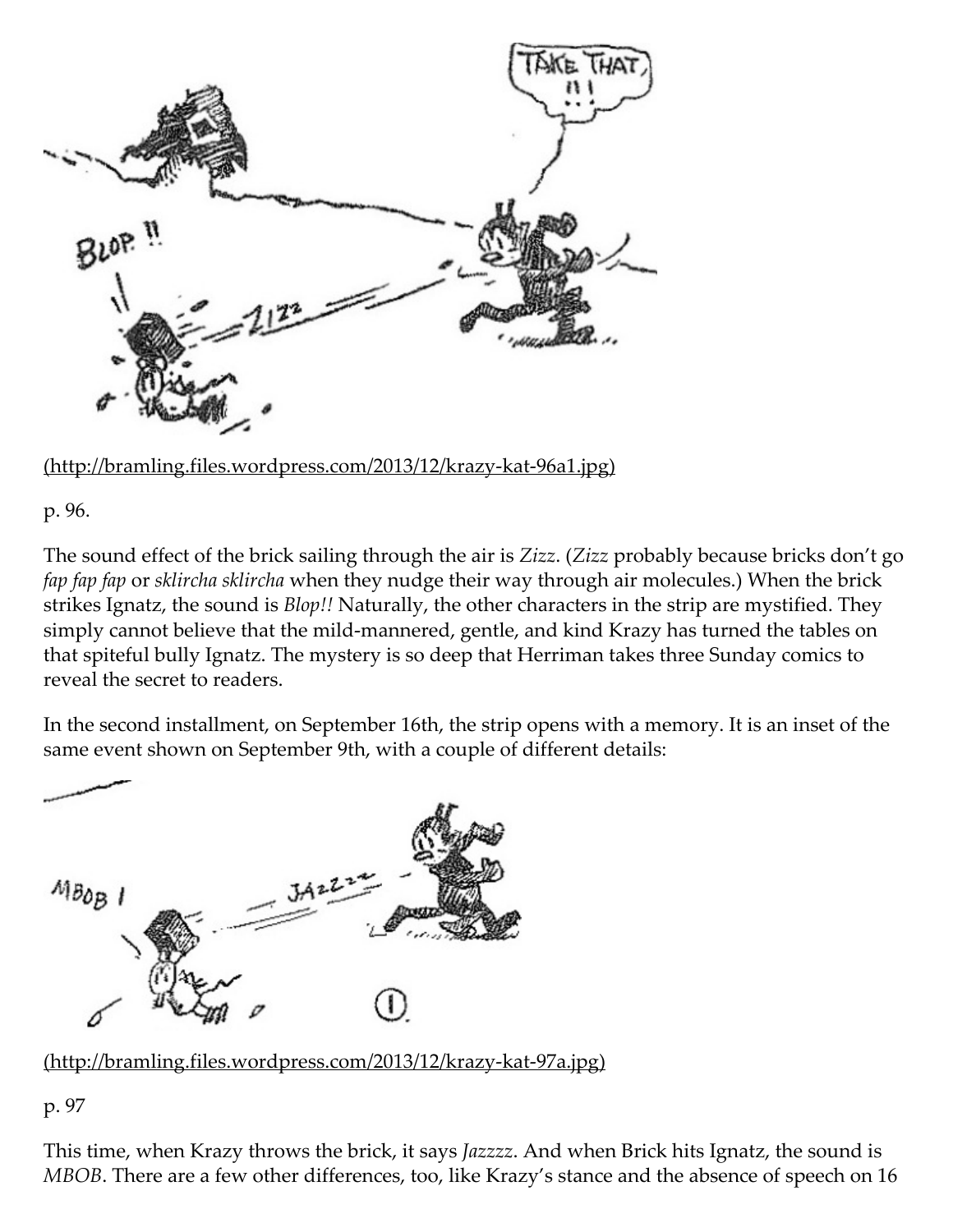September. (In both scenes, Krazy throws the brick from right to left: see Roy Cook's earlier post about this.)

In the third installment, on Sunday 23 September, Herriman solves the mystery and puts Krazy and Ignatz back in their proper roles. In scene 12, we witness (the real) Ignatz throwing a rock at (the real) Krazy. The sound of the rock sailing through the air is Jazz, and the rock strikes Krazy with a Pap. The anomalous characters and actions have been resolved, and all is right with the world again.

Miodrag is right when she argues that Herriman pushes the boundaries of the standard English linguistic system by making full use of the arbitariness of minimal units. The same can be said for his sound effects. But not all of Herriman's sound effects push the boundaries of the units. He often uses a standard(?) pow or bop or bam or zip, but his tool kit is wide-ranging. Herriman's use of sound effects is highly creative. Just as he plays with arbitrary minimal units in creating the linguistic repertoire of characters, he also plays with the representation of nonlinguistic sound. Of course in Krazy Kat, bricks don't always make sounds when they fly through the air or hit someone on the head. And at times, even on the same page, the sound effects for the same action are variable:



[\(http://bramling.files.wordpress.com/2013/12/krazy‑kat‑74a.jpg\)](http://bramling.files.wordpress.com/2013/12/krazy-kat-74a.jpg)

### p. 74

Ignatz throws a brick (from right to left), and the sound effect is Zib. Later on this same page, the sound effect for a similar action is *Bzip*.

My main question on arbitrariness has to do with the sound *jazz*. Unlike *bam* or *fwip*, *jazz* is a word that has standing in other areas or domains of English. Its precise etymology is unclear, but early uses of the word associate it with such activities as baseball. (The American Dialect Society voted it the Word of the Century

[\(http://www.americandialect.org/1999\\_words\\_of\\_the\\_year\\_word\\_of\\_the\\_1990s\\_word\\_of\\_the\\_20th](http://www.americandialect.org/1999_words_of_the_year_word_of_the_1990s_word_of_the_20th_century) 2000.) Nowadays, it is most often associated with an important musical genre. I believe Herriman uses jazz as the sound of an object whizzing through the air not because of its arbitrariness but because of its multiple meanings. Herriman plays with these multiple meanings—the arbitrary